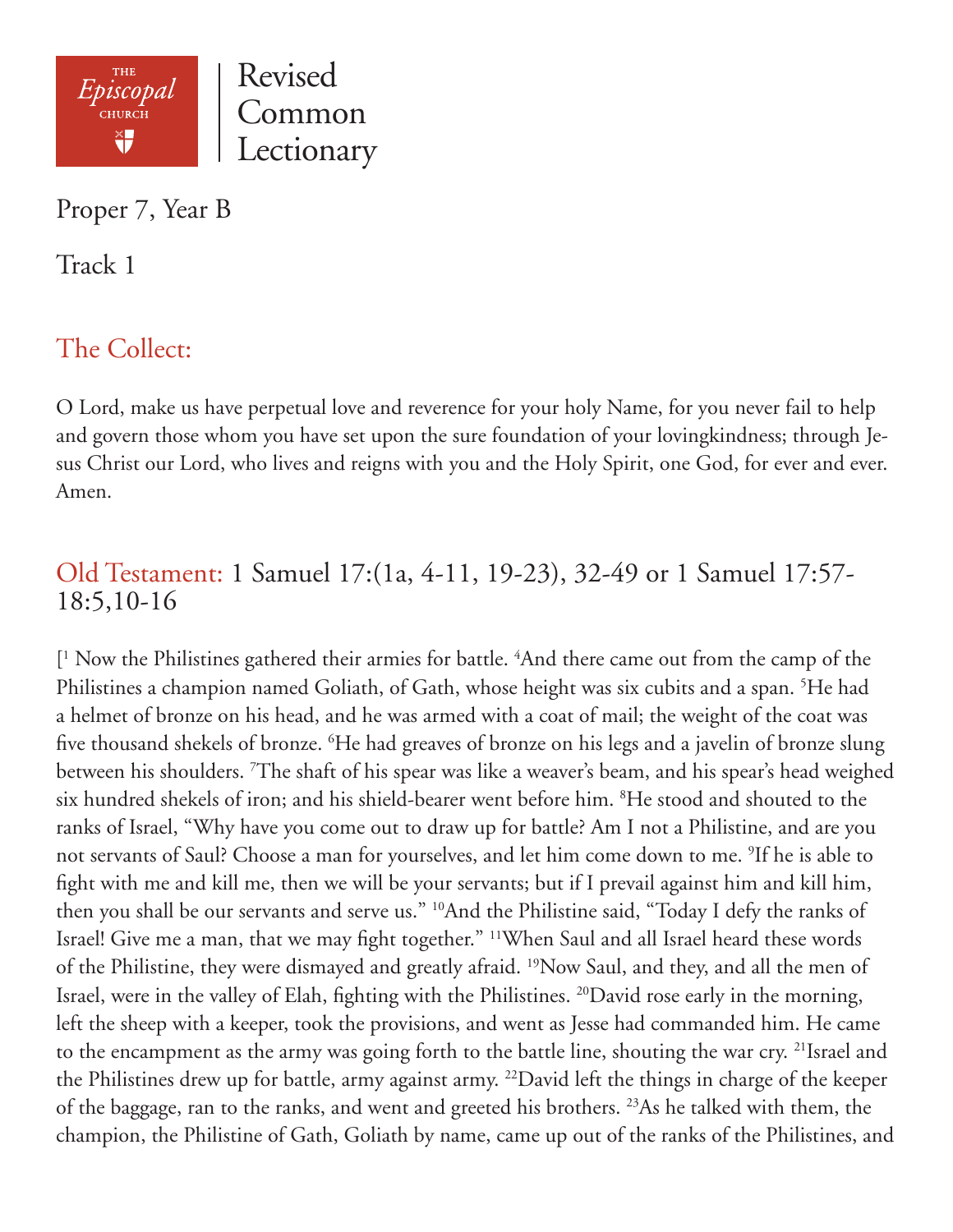spoke the same words as before. And David heard him.] <sup>32</sup>David said to Saul, "Let no one's heart fail because of him; your servant will go and fight with this Philistine." <sup>33</sup>Saul said to David, "You are not able to go against this Philistine to fight with him; for you are just a boy, and he has been a warrior from his youth." <sup>34</sup>But David said to Saul, "Your servant used to keep sheep for his father; and whenever a lion or a bear came, and took a lamb from the flock, 35I went after it and struck it down, rescuing the lamb from its mouth; and if it turned against me, I would catch it by the jaw, strike it down, and kill it. 36Your servant has killed both lions and bears; and this uncircumcised Philistine shall be like one of them, since he has defied the armies of the living God." 37David said, "The Lord, who saved me from the paw of the lion and from the paw of the bear, will save me from the hand of this Philistine." So Saul said to David, "Go, and may the Lord be with you!" 38Saul clothed David with his armor; he put a bronze helmet on his head and clothed him with a coat of mail. 39David strapped Saul's sword over the armor, and he tried in vain to walk, for he was not used to them. Then David said to Saul, "I cannot walk with these; for I am not used to them." So David removed them.

<sup>40</sup> Then he took his staff in his hand, and chose five smooth stones from the wadi, and put them in his shepherd's bag, in the pouch; his sling was in his hand, and he drew near to the Philistine. <sup>41</sup>The Philistine came on and drew near to David, with his shield-bearer in front of him. 42When the Philistine looked and saw David, he disdained him, for he was only a youth, ruddy and handsome in appearance. 43The Philistine said to David, "Am I a dog, that you come to me with sticks?" And the Philistine cursed David by his gods. 44The Philistine said to David, "Come to me, and I will give your flesh to the birds of the air and to the wild animals of the field." <sup>45</sup>But David said to the Philistine, "You come to me with sword and spear and javelin; but I come to you in the name of the Lord of hosts, the God of the armies of Israel, whom you have defied. 46This very day the Lordwill deliver you into my hand, and I will strike you down and cut off your head; and I will give the dead bodies of the Philistine army this very day to the birds of the air and to the wild animals of the earth, so that all the earth may know that there is a God in Israel, <sup>47</sup>and that all this assembly may know that the Lord does not save by sword and spear; for the battle is the Lord's and he will give you into our hand."

<sup>48</sup> When the Philistine drew nearer to meet David, David ran quickly toward the battle line to meet the Philistine. 49David put his hand in his bag, took out a stone, slung it, and struck the Philistine on his forehead; the stone sank into his forehead, and he fell face down on the ground.

#### **or**

57 On David's return from killing the Philistine, Abner took him and brought him before Saul, with the head of the Philistine in his hand. <sup>58</sup>Saul said to him, "Whose son are you, young man?" And David answered, "I am the son of your servant Jesse the Bethlehemite."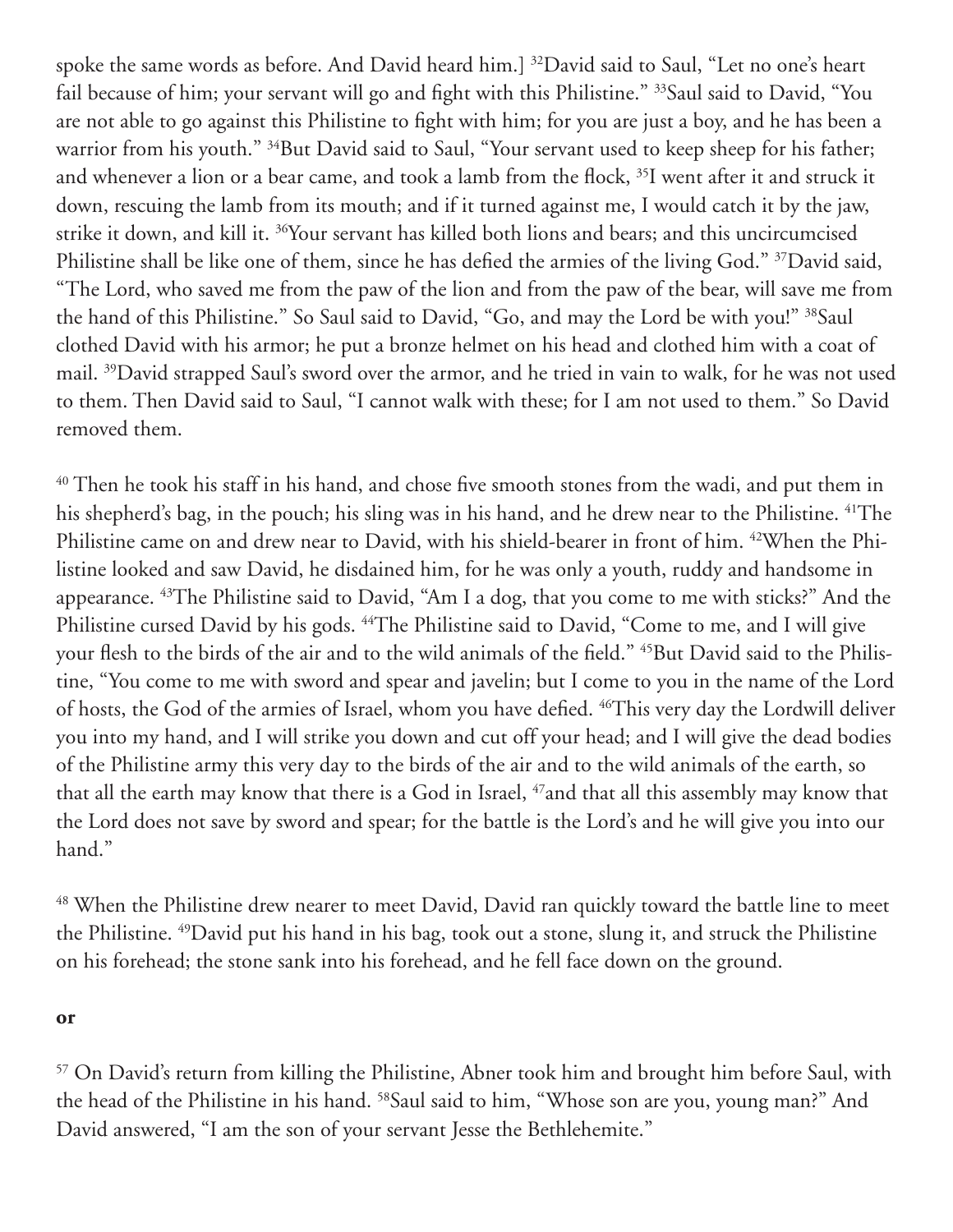<sup>1</sup> When David had finished speaking to Saul, the soul of Jonathan was bound to the soul of David, and Jonathan loved him as his own soul.  $^{2}$ Saul took him that day and would not let him return to his father's house. 3 Then Jonathan made a covenant with David, because he loved him as his own soul. <sup>4</sup>Jonathan stripped himself of the robe that he was wearing, and gave it to David, and his armor, and even his sword and his bow and his belt. 5 David went out and was successful wherever Saul sent him; as a result, Saul set him over the army. And all the people, even the servants of Saul, approved. <sup>10</sup>The next day an evil spirit from God rushed upon Saul, and he raved within his house, while David was playing the lyre, as he did day by day. Saul had his spear in his hand; <sup>11</sup>and Saul threw the spear, for he thought, "I will pin David to the wall." But David eluded him twice.

<sup>12</sup> Saul was afraid of David, because the Lord was with him but had departed from Saul. <sup>13</sup>So Saul removed him from his presence, and made him a commander of a thousand; and David marched out and came in, leading the army. 14David had success in all his undertakings; for the Lord was with him. <sup>15</sup>When Saul saw that he had great success, he stood in awe of him. <sup>16</sup>But all Israel and Judah loved David; for it was he who marched out and came in leading them.

### Psalm: Psalm 9:9-20 or Psalm 133

| <sup>9</sup> The Lord will be a refuge for the oppressed, *             |
|-------------------------------------------------------------------------|
| a refuge in time of trouble.                                            |
| <sup>10</sup> Those who know your Name will put their trust in you, $*$ |
| for you never forsake those who seek you, O Lord.                       |
| <sup>11</sup> Sing praise to the Lord who dwells in Zion; *             |
| proclaim to the peoples the things he has done.                         |
| <sup>12</sup> The Avenger of blood will remember them; *                |
| he will not forget the cry of the afflicted.                            |
| <sup>13</sup> Have pity on me, O Lord; *                                |
| see the misery I suffer from those who hate me,                         |
| O you who lift me up from the gate of death;                            |
| <sup>14</sup> So that I may tell of all your praises                    |
| and rejoice in your salvation *                                         |
| in the gates of the city of Zion.                                       |
| <sup>15</sup> The ungodly have fallen into the pit they dug, $*$        |
| and in the snare they set is their own foot caught.                     |
| <sup>16</sup> The Lord is known by his acts of justice; *               |
| the wicked are trapped in the works of their own hands.                 |
| <sup>17</sup> The wicked shall be given over to the grave, *            |
| and also all the peoples that forget God.                               |
|                                                                         |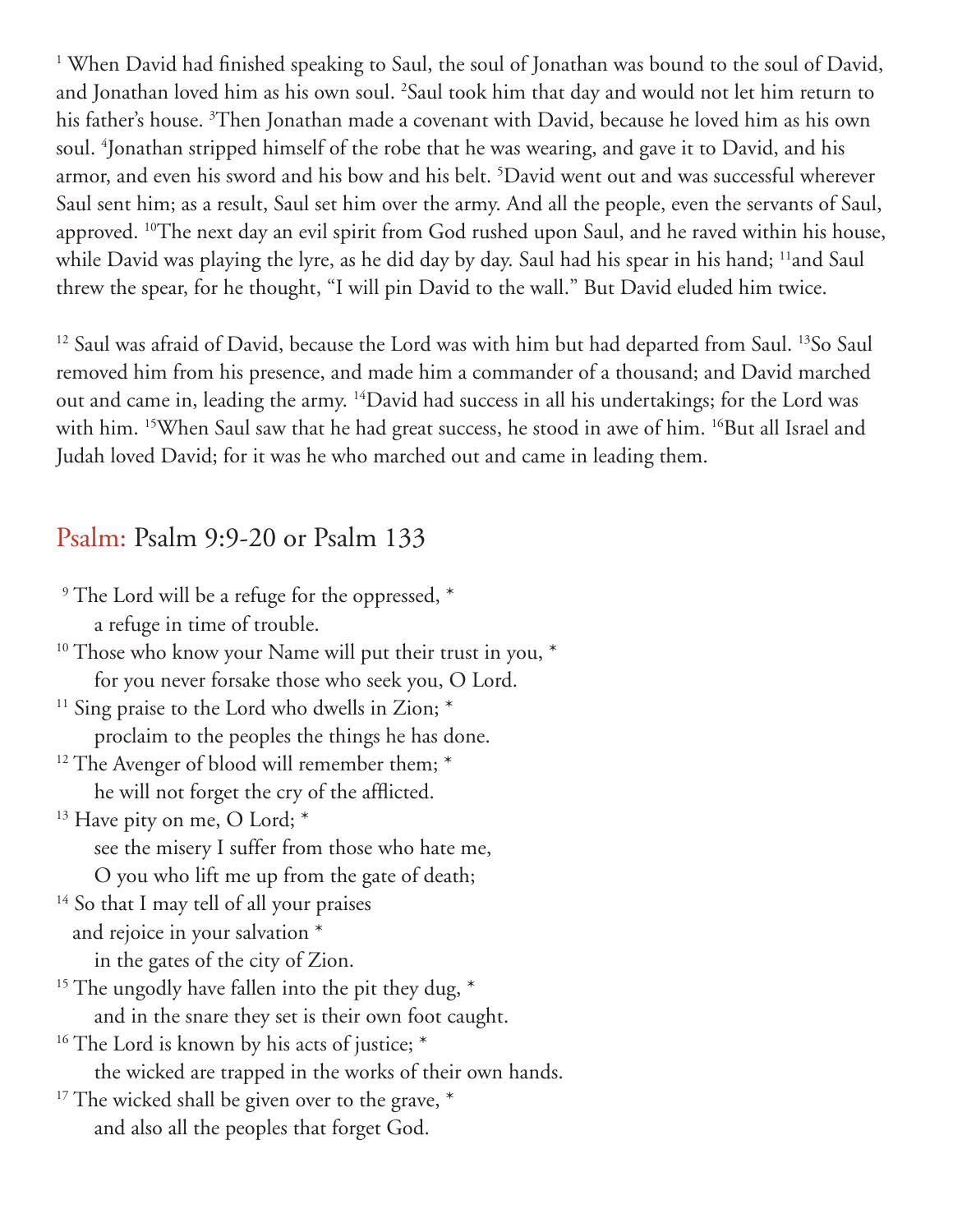<sup>18</sup> For the needy shall not always be forgotten,  $*$ and the hope of the poor shall not perish for ever.

- <sup>19</sup> Rise up, O Lord, let not the ungodly have the upper hand;  $*$ let them be judged before you.
- <sup>20</sup> Put fear upon them, O Lord; \* let the ungodly know they are but mortal.

#### **or**

<sup>1</sup> Oh, how good and pleasant it is,  $*$  when brethren live together in unity!  $2$  It is like fine oil upon the head  $^*$  that runs down upon the beard, <sup>3</sup> Upon the beard of Aaron,  $*$  and runs down upon the collar of his robe.  $4$  It is like the dew of Hermon  $^*$  that falls upon the hills of Zion. <sup>5</sup> For there the Lord has ordained the blessing:  $*$ life for evermore.

## Epistle: 2 Corinthians 6:1-13

<sup>1</sup> As we work together with him, we urge you also not to accept the grace of God in vain. <sup>2</sup>For he says, "At an acceptable time I have listened to you, and on a day of salvation I have helped you." See, now is the acceptable time; see, now is the day of salvation! <sup>3</sup>We are putting no obstacle in anyone's way, so that no fault may be found with our ministry,  $^4$ but as servants of God we have commended ourselves in every way: through great endurance, in afflictions, hardships, calamities, <sup>5</sup>beatings, imprisonments, riots, labors, sleepless nights, hunger; <sup>6</sup>by purity, knowledge, patience, kindness, holiness of spirit, genuine love, <sup>7</sup>truthful speech, and the power of God; with the weapons of righteousness for the right hand and for the left; <sup>8</sup>in honor and dishonor, in ill repute and good repute. We are treated as impostors, and yet are true; <sup>9</sup>as unknown, and yet are well known; as dying, and see—we are alive; as punished, and yet not killed; <sup>10</sup>as sorrowful, yet always rejoicing; as poor, yet making many rich; as having nothing, and yet possessing everything.

<sup>11</sup> We have spoken frankly to you Corinthians; our heart is wide open to you. <sup>12</sup>There is no restriction in our affections, but only in yours. 13In return—I speak as to children—open wide your hearts also.